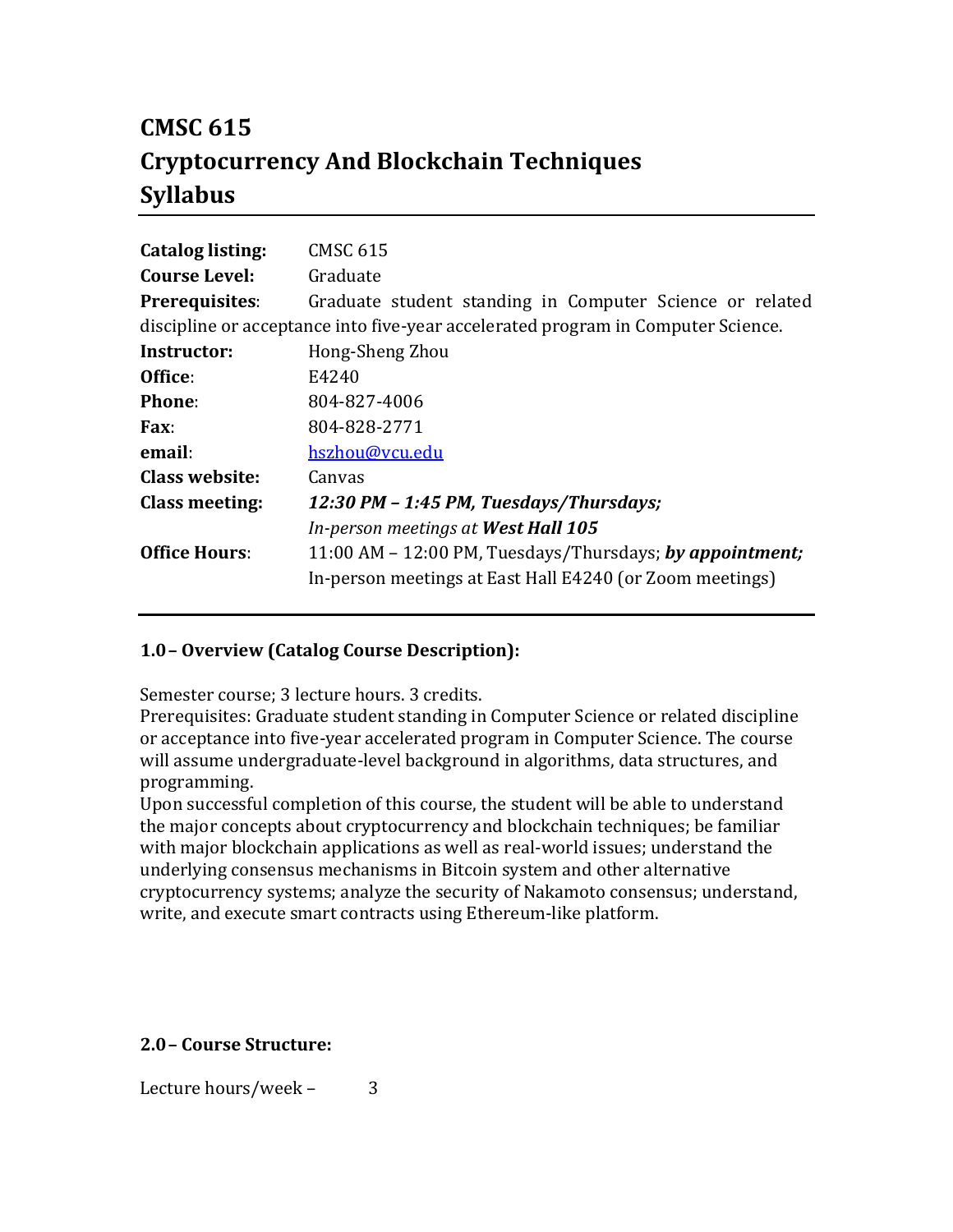Lab hours/week – 0

## **3.0– Course Goals**

Cryptocurrencies like Bitcoin have proven to be very successful in practice and have gained lots of attention from the industries and the academia. The graduate course will cover the technical aspects of cryptocurrencies and blockchain techniques. Students will learn how these systems work, and why they are secure; what applications can be built and how to implement (some of) them. Many real-world issues will also be covered.

Upon successful completion of this course, the student will be able to:

- 1. Understand the major concepts about cryptocurrency and blockchain techniques; Be familiar with major blockchain applications as well as realworld issues.
- 2. Understand the underlying consensus mechanisms in Bitcoin system and other alternative cryptocurrency systems; Analyze the security of Nakamoto consensus.
- 3. Understand, write, and execute smart contracts using Ethereum-like platform.

## **4.0– Topics to be Covered:**

A *subset* of the following topics will be covered

- Part 1: Overview and Basics
	- o Overview of Cryptocurrency and Blockchain techniques;
	- o Cryptography Basics; Distributed Computing Basics;
- Part 2: Bitcoin
	- o Proof-of-Work Puzzles; Nakamoto's Blockchain; Bitcoin Ledger;
	- o Bitcoin Mining Mechanics;
	- o Bitcoin Security Analysis in the Cryptographic and in the Rational Settings;
	- o Bitcoin Community and Politics;
- Part 3: Extensions
	- o Proof-of-Stake Protocols; Other Alternative Consensus Protocols;
	- o Achieving Better Functionalities: Ethereum; Smart Contracts;
	- o Achieving Better Anonymity: Zcash and Monero; Practical Zero-Knowledge Proofs;
	- o Achieving Better Performance: Sidechains; Off-chain Payment Channels and Lightning Network; Network Layer Optimization;
	- o Blockchain Governance;
	- o Additional Extensions;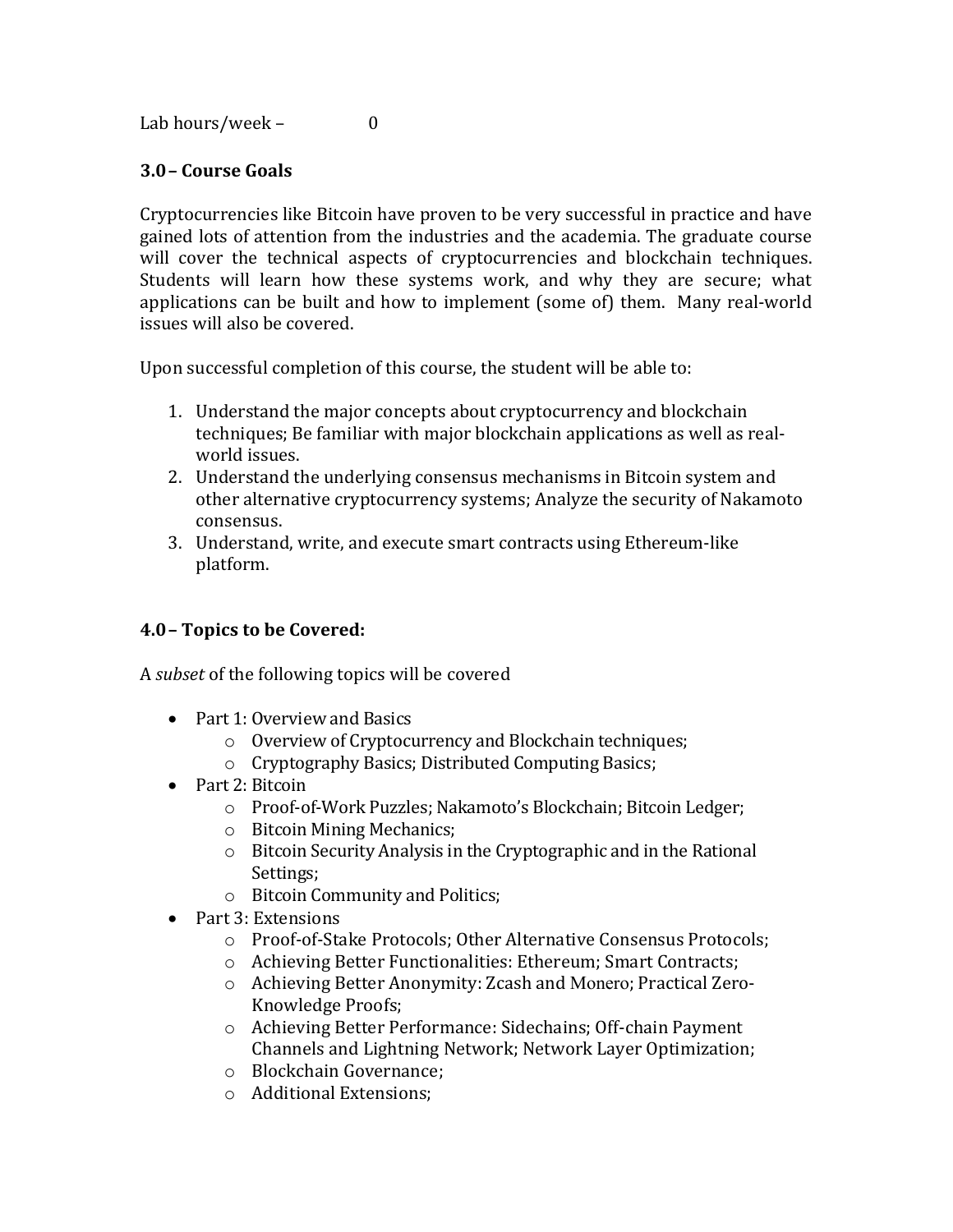- Part 4: The real world
	- o Legal Aspects;
	- o The Development World;
	- o Blockchain Applications;
	- o Hot Topics;

## **5.0– Course materials and textbooks**

- No textbook is required;
- Bitcoin Developer Guide<https://bitcoin.org/en/developer-guide>;
- Suggested (not required) book: *Bitcoin and Cryptocurrency Technologies: A Comprehensive Introduction,* by Narayanan, Bonneau, Felten, Miller and Goldfeder;
- Multiple related research papers will be assigned in class;

## **6.0– Class Schedule:**

• Lecture: TBA

### **7.0– Evaluation:**

| Assignments         | $(30\%)$ |
|---------------------|----------|
| Projects            | $(45\%)$ |
| Final exam          | $(20\%)$ |
| Class participation | $(5 \%)$ |

## **Grading scheme:**

| A | $>= 90\%$              |
|---|------------------------|
| B | $>= 80\%$ and $< 90\%$ |
| C | $>= 60\%$ and $< 80\%$ |
| D | $>= 50\%$ and $< 60\%$ |
| F | < 50%                  |

# **Campus emergency information**

What to know and do to be prepared for emergencies at VCU: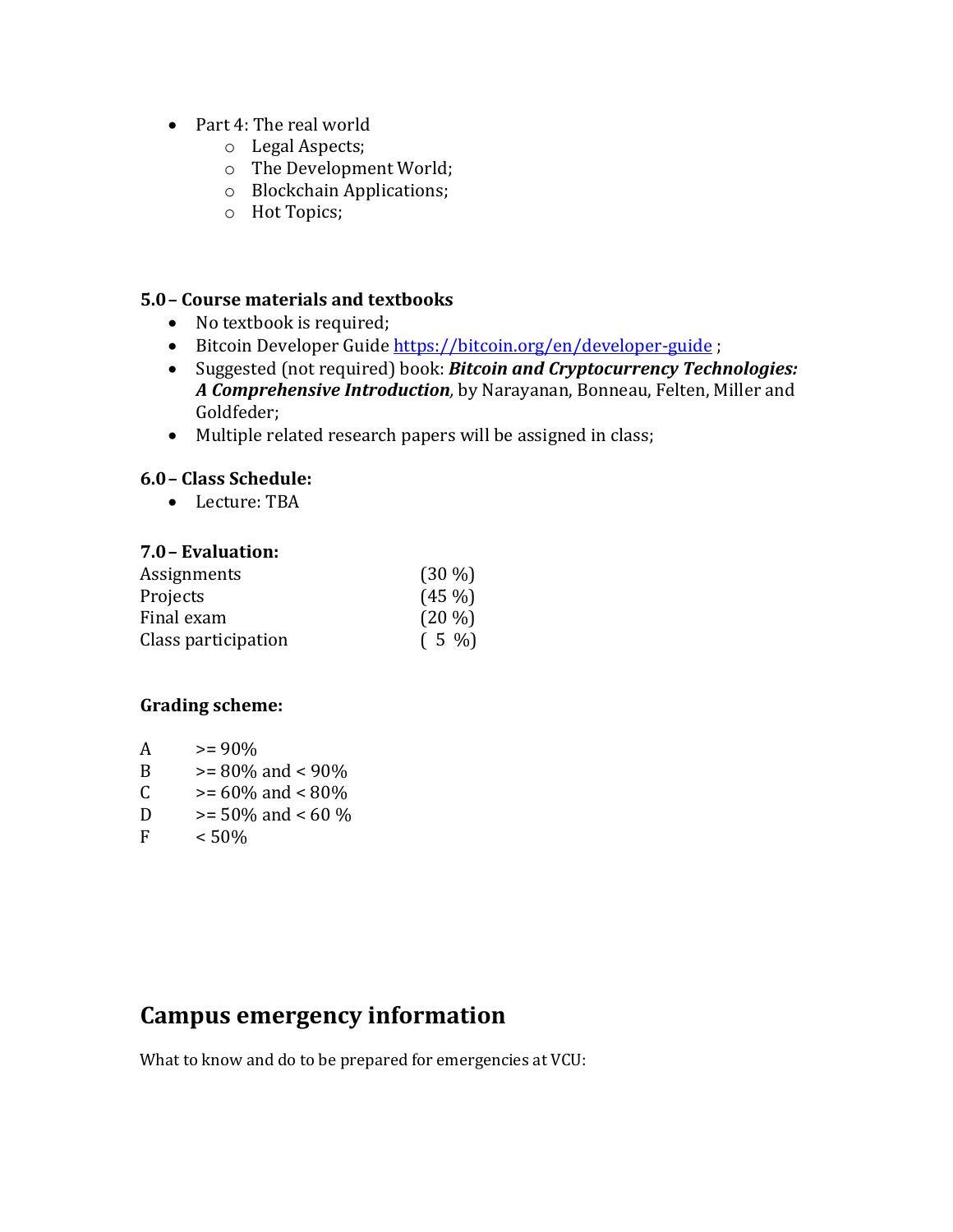- Sign up to receive [VCU text messaging alerts.](http://alert.vcu.edu/signup/index.php) Keep your information up-to-date. Within the classroom, the professor will keep his or her phone on to receive any emergency transmissions.
- Know the safe evacuation route from each of your classrooms. Emergency evacuation routes are posted in on-campus classrooms.
- Listen for and follow instructions from VCU or other designated authorities. Within the classroom, follow your professor's instructions.
- Know where to go for [additional emergency information.](http://www.vcu.edu/alert)
- Know the emergency phone number for the VCU Police (828-1234).
- Report suspicious activities and objects.
- Keep your permanent address and emergency contact information current in eServices.

#### **Class registration required for attendance**

Students may attend only those classes for which they have registered. Faculty may not add students to class rosters or Blackboard. Therefore, if students are attending a class for which they have not registered, they must stop attending.

#### **Honor System: upholding academic integrity**

The VCU Honor System policy describes the responsibilities of students, faculty and administration in upholding academic integrity, while at the same time respecting the rights of individuals to the due process offered by administrative hearings and appeals. According to this policy, "Members of the academic community are required to conduct themselves in accordance with the highest standards of academic honesty and integrity." In addition, "All members of the VCU community are presumed to have an understanding of the VCU Honor System and are required to:

- Agree to be bound by the Honor System policy and its procedures;
- Report suspicion or knowledge of possible violations of the Honor System;
- Support an environment that reflects a commitment to academic integrity;
- Answer truthfully when called upon to do so regarding Honor System cases;
- Maintain confidentiality regarding specific information in Honor System cases."

More information can be found at in the [VCU policy library](http://www.policy.vcu.edu/) under the Education and Student Life tab.

#### **Important dates**

You can view important dates for the semester in the **academic calendar**.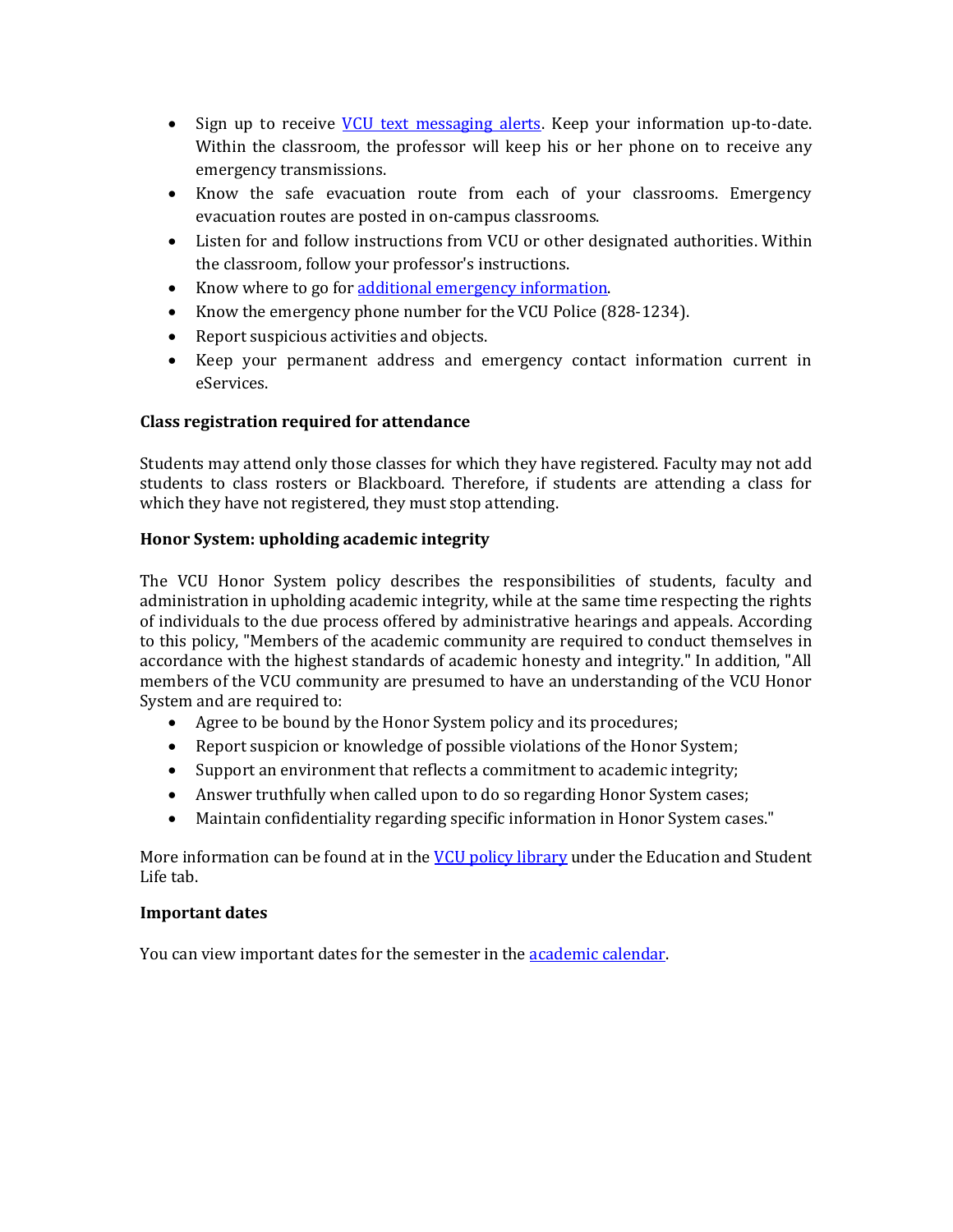## **Mandatory responsibility of faculty members to report incidents of sexual misconduct**

It is important for students to know that all faculty members are mandated reporters of any incidents of sexual misconduct/violence (e.g., sexual assault, sexual exploitation and partner or relationship violence). This means that faculty cannot keep information about sexual misconduct/violence confidential if you share that information with them and they must report this information immediately to the university's Title IX Coordinator. In addition, department chairs, deans, and other unit administrators are required to report incidents of sex or gender-based discrimination to the university's Title IX Coordinator.

Confidential reporting sources include staff in Sexual Assault and Domestic Violence at the Wellness Resource Center, University Counseling Services and University Student Health Services. The Policy on Sexual Misconduct/Violence and Sex/Gender Discrimination - Interim, can be found in the **VCU** policy library and as a PDF [here.](http://www.policy.vcu.edu/sites/default/files/Sexual%20Misconduct%20Violence%20and%20Sex%20Gender%20Discrimination.pdf)

#### **Military short-term training or deployment**

If military students receive orders for short-term training or for deployment/mobilization, they should inform and present their orders to Military Student Services and to their professor(s). For further information on policies and procedures contact Military Student Services at 828-5993 or access the corresponding policies.

#### **Student conduct in the classroom**

According to the **Faculty Guide to Student Conduct in Instructional Settings**, "The university is a community of learners. Students, as well as faculty, have a responsibility for creating and maintaining an environment that supports effective instruction. In order for faculty members (including graduate teaching assistants) to provide and students to receive effective instruction in classrooms, laboratories, studios, online courses, and other learning areas, the university expects students to conduct themselves in an orderly and cooperative manner." Among other things, cell phones should be turned off while in the classroom. The Student Code of Conduct also prohibits the possession of or carrying of any weapon. For more information see [http://register.dls.virginia.gov/details.aspx?id=3436.](http://register.dls.virginia.gov/details.aspx?id=3436)

#### **Student email policy**

Email is considered an official method for communication at VCU because it delivers information in a convenient, timely, cost-effective, and environmentally aware manner. Students are expected to check their official VCU email on a frequent and consistent basis in order to remain informed of university-related communications. The university recommends checking email daily. Students are responsible for the consequences of not reading, in a timely fashion, university-related communications sent to their official VCU student email account. This policy ensures that all students have access to this important form of communication. It ensures students can be reached through a standardized channel by faculty and other staff of the university as needed. Mail sent to the VCU email address may include notification of university-related actions, including disciplinary action. Please read the policy in its entiret[y here.](http://www.policy.vcu.edu/sites/default/files/Student%20Email%20Policy_0.pdf)